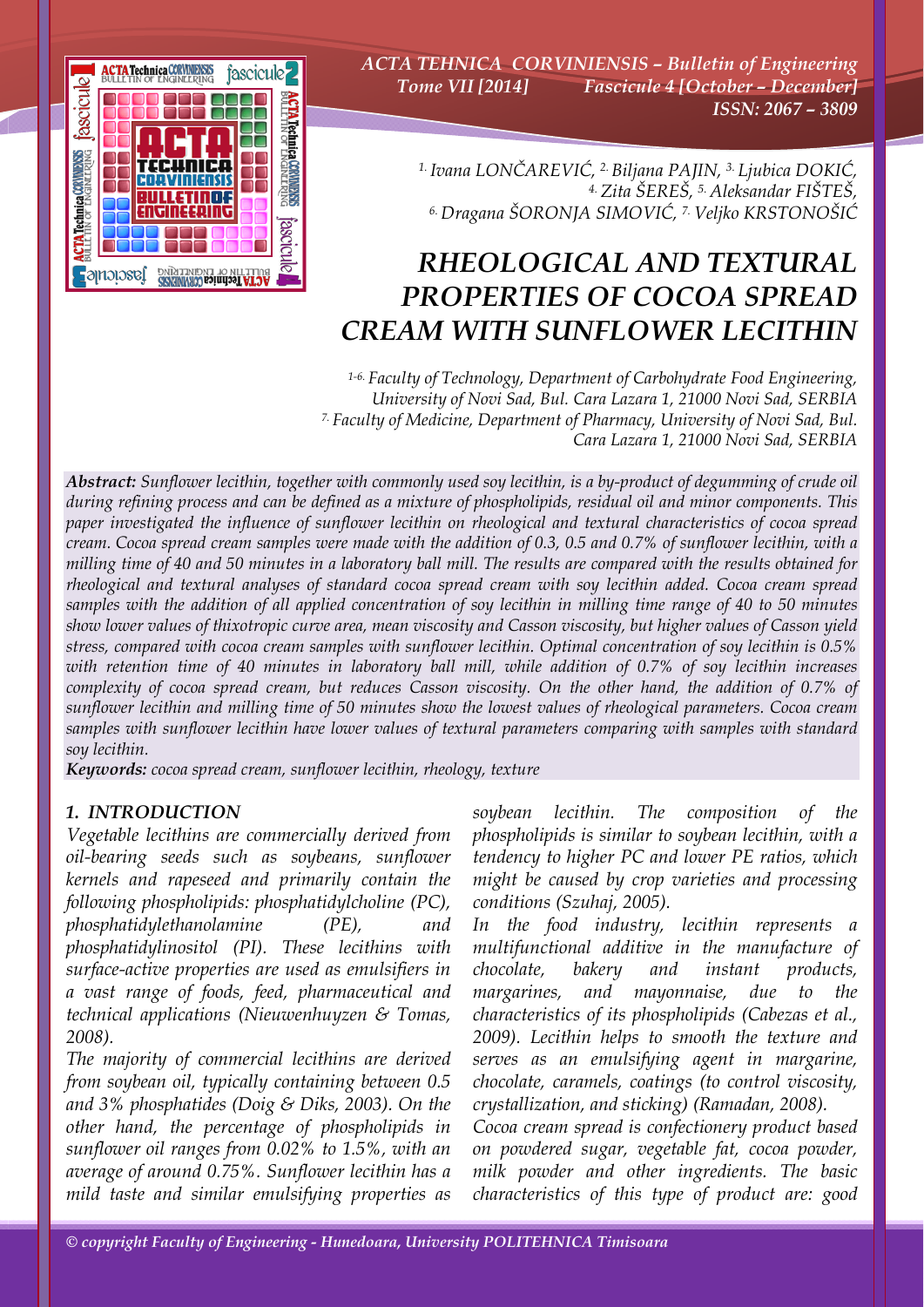## *ACTA TEHNICA CORVINIENSIS Fascicule 4 [October – December]*

#### *– Bulletin of Engineering Tome VII [2014]*

*spread ability in a wide temperature range (from ambient to fridge temperature), rich creamy taste, smooth homogeneous structure with no fat phase separation, and good oxidative stability (Petković et al., 2013). Since cocoa spread cream contains over 30% of fat phase its physical and sensory properties are strongly influenced by the behavior of fat phase. Therefore, the fat selection for cream spreads requires a good knowledge of characteristics of fat and complex processes that may occur during manufacture and later in storage (Pajin et al., 2007).* 

*The lecithin obtained from sunflower should be examined in different confectionery products with continuous fat phase and if appropriate emulsifying properties are achieved, it could be used in the confectionery production as well (Loncarevic et al., 2013).* 

*This research examined rheological and textural characteristics of cocoa spread cream with the addition of lecithins from different sources – soybean and sunflower.* 

### *2. MATERIALS AND METHODS*

#### *Materials*

- 9 *Cocoa-cream mass that passed through 3 roll mill in industrial conditions (mixture of powdered sugar, cocoa powder, milk powder, vegetable fat)*
- 9 *Vegetable non trans fat NTFCP produced in Oil Factory "Dijamant", Serbia*
- 9 *Sunflower oil "Iskon" produced in Oil Factory "Victoriaoil", Serbia*
- 9 *Native fluid soybean lecithin produced in Oil Factory "Victoriaoil", Serbia*
- 9 *Native fluid sunflower lecithin produced in "Cargill", Italy*
- 9 *Hazelnut and vanilla flavor*

#### *Methods*

*Raw materials were added into a laboratory ball mill with a capacity of 5 kg. The temperature in the ball mill was 40°C, with a speed of 50 rpm.* 

*Cocoa spread samples with the addition of different concentrations of soybean and sunflower lecithin depending on the milling time, were prepared according to the following scheme, presented in Table 1.* 

*Rheological properties of cocoa spread cream samples were determined by rotational rheometer* 

*Rheo Stress 600, Haake, according to O.I.C.C. method. The tests were carried out at 35ºC using a concentric cylinder system (sensor Z20 DIN). The shear rate was increased from 0 s−1 to 100 s−1 , and then was kept constant at max. speed of 100 s−1 and after that was reduced from 100 s−1 to 0 s−1, each time within 240 s (OICCC 2000).* 

| Table 1 |
|---------|
|---------|

| Cream spread with soy lecithin - Cs        |               |                |                |                |                |               |  |  |
|--------------------------------------------|---------------|----------------|----------------|----------------|----------------|---------------|--|--|
| c(%)                                       | 0.3           |                | 0.5            |                | 0.7            |               |  |  |
| $T$ (min)                                  | 40            | 50             | 40             | 50             | 40             | 50            |  |  |
| Sample                                     | Cs/0.3<br>/40 | Cs/0.3<br>/50  | Cs/0.5<br>/40  | Cs/0.5<br>/50  | Cs/0.7<br>/40  | Cs/0.7<br>/50 |  |  |
| Cream Spread With Sunflower Lecithin - Csu |               |                |                |                |                |               |  |  |
| c(%)                                       | 0,3           |                | 0,5            |                | 0,7            |               |  |  |
| $T$ (min)                                  | 40            | 50             | 40             | 50             | 40             | 50            |  |  |
| Sample                                     | Csu/0.<br>/40 | Csu<br>/0.3/50 | Csu<br>/0.5/40 | Csu<br>/0.5/50 | Csu<br>/0.7/40 | Csu<br>/0.7/5 |  |  |

*\*Concentration of lecithin (%); \*\*Milling time (min) Textural properties of fat samples were analysed using a Texture Analyser TA.XT Plus. The hardness and work of shearing were determined by penetration at temperature 20oC, according to method Chocolate Spread – SPRD2\_SR\_PRJ (using software Exponent by Stable Micro Systems). The accessories included TTC Spreadability Rig (HDP/SR) using 5 kg load cell and Heavy Duty Platform (HDP/90). Each sample was placed into the cone sample holder and pressed down in order to eliminate air pockets. Any excess of sample was scraped off with a knife. Then the filled cone sample holder was put in base holder and 45 degree cone probe was used to penetrate the samples. The distance between cone sample and cone probe was 23 mm with test speed of 3 mm/s.* 

*Results were expressed as mean of triplicate analyses.* 

#### *3. RESULTS AND DISCUSSION*

## *Rheological properties of cocoa spread cream samples*

*Fig. 1 shows flow curves of cocoa spread cream samples with addition of different concentrations of soybean and sunflower lecithin, with milling time of 40 and 50 minutes in laboratory ball mill.* 

*All samples show very similar thixotropic flow. The rheological parameters of the samples are given in Table 2.* 

*Samples with the addition of 0.3% of both soybean and sunflower lecithin have the highest values of thixotropy curve area, indicating the lowest homogeneity and spreadability of the system.*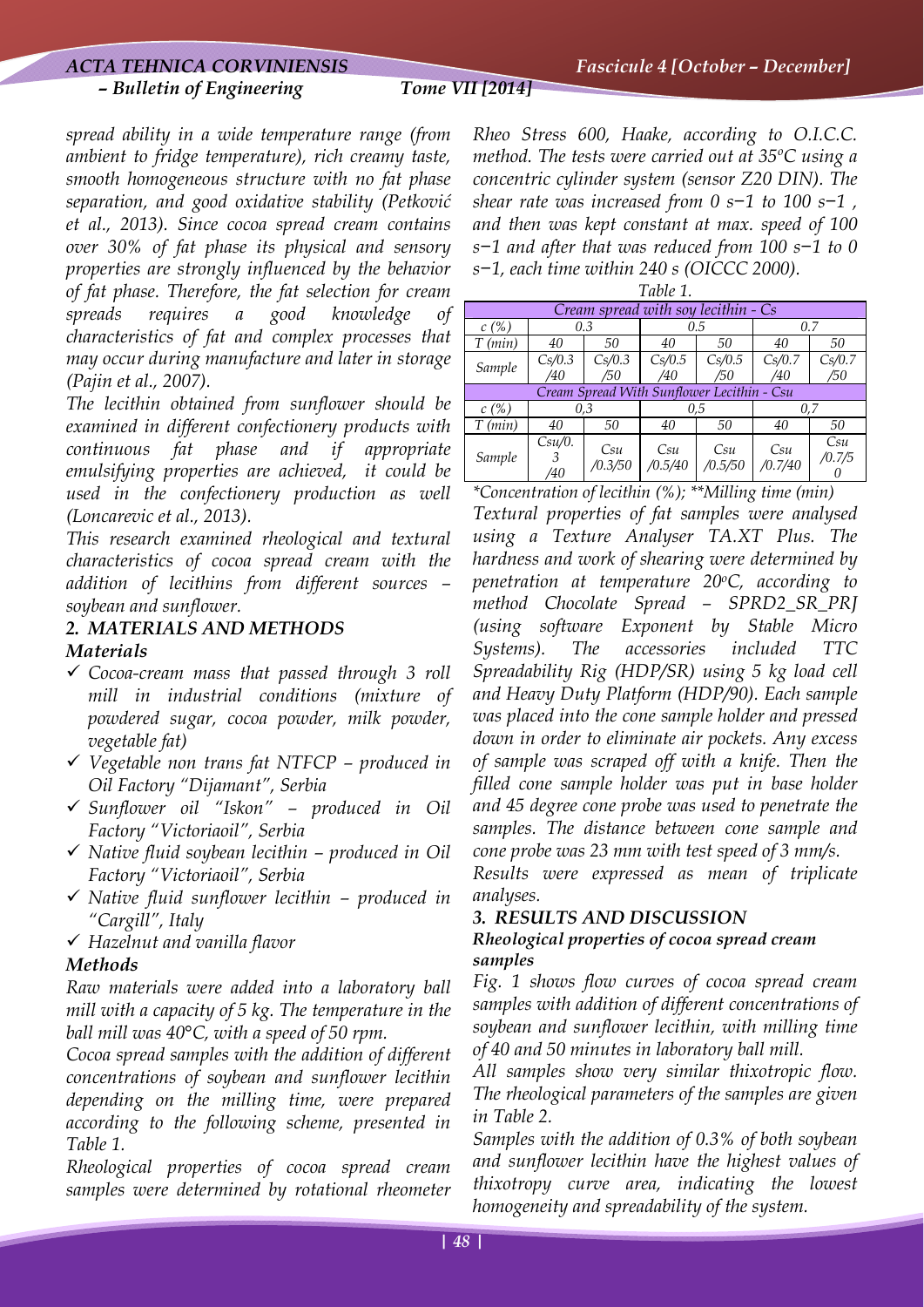# *ACTA TEHNICA CORVINIENSIS Fascicule 4 [October – December] – Bulletin of Engineering Tome VII [2014]*



*Figure 1. Flow curves of cocoa spread cream samples depending on different concentration of soybean and sunflower lecithin: a) 40 minutes, and b) 50 minutes in laboratory ball mill* 

|  |                        | Table 2. Rheological parameters determined |
|--|------------------------|--------------------------------------------|
|  | by static measurements |                                            |

| Sample                    | Thixotropic<br>curve area<br>(Pa/s) | Yield stress<br>(Pa) | Viscosity at<br>maximum<br>shear rate<br>(Pas) |
|---------------------------|-------------------------------------|----------------------|------------------------------------------------|
| Cs/0,3/40                 | 4678±37                             | 17.50±0.54           | $4.54 \pm 0.74$                                |
| Cs/0.3/50                 | $5852+20$                           | $19.72 \pm 0.39$     | $5.23 \pm 0.56$                                |
| Cs/0,5/40                 | $3109 + 73$                         | $17.54 + 0.69$       | $4.25 \pm 0.62$                                |
| Cs/0,5/50                 | 4378±49                             | 29.61±0.89           | $4.83 \pm 0.71$                                |
| Cs/0.7/40                 | 4425±59                             | 23.17±0.28           | $4.57 \pm 0.98$                                |
| Cs/0,7/50                 | 4266±30                             | 29.95±0.81           | $4.84 \pm 0.91$                                |
| Csu/0,3/40                | 6268±34                             | 21.09±0.77           | $4.97 \pm 0.68$                                |
| Csu/0.3/50                | $7292 + 85$                         | $24.77 + 0.71$       | $5.34 \pm 0.77$                                |
| Csu/0,5/40                | 5261±65                             | $25.72 \pm 0.59$     | $4.82 \pm 0.91$                                |
| Csu/0, 5/50               | 4553±54                             | $16.69 \pm 0.70$     | $4.79 \pm 0.85$                                |
| Csu/0,7/40                | 4598±45                             | 16.54±0.95           | $4.96 \pm 0.79$                                |
| Csu/0.7/50<br><b>TT 1</b> | 4457+39                             | 15.27±1.09           | $4.73 \pm 0.97$                                |

*Values represent the means; n=3* 

*The sample of cocoa cream spread with 0.5% of soybean lecithin with retention time of 40 minutes in ball mill has the most homogenous structure, with the lowest value of thixotropy curve area (3109 Pa/s), comparing to all samples. This sample has lower values of viscosity at the maximum shear rate (4.25 Pas) compared to samples with the same concentration of soybean lecithin, with milling time of 50 minutes.* 

*On the other hand, cocoa spread cream samples with 0,5 and 0.7% of sunflower lecithin have lower rheological values with increasing the milling time on 50 minutes. Sample Csu/0,7/50 has a slightly smaller value of thixotropic curve area and viscosity comparing to sample Csu/0,5/50, however, the difference is very small and there is no need for the addition of a maximal concentration of sunflower lecithin.* 

*Comparising to samples with soybean lecithin, cocoa spread cream samples with sunflower lecithin have higher values of thixotropic curve area.* 

# *Textural characteristics*

*Figure 2 shows hardness and work of shearing of cocoa spread cream samples depending on different concentration of soybean and sunflower lecithin and milling time in laboratory ball mill.* 



*spread cream samples depending on different concentration of soybean and sunflower lecithin: a) 40 minutes, and b) 50 minutes in laboratory ball mill*